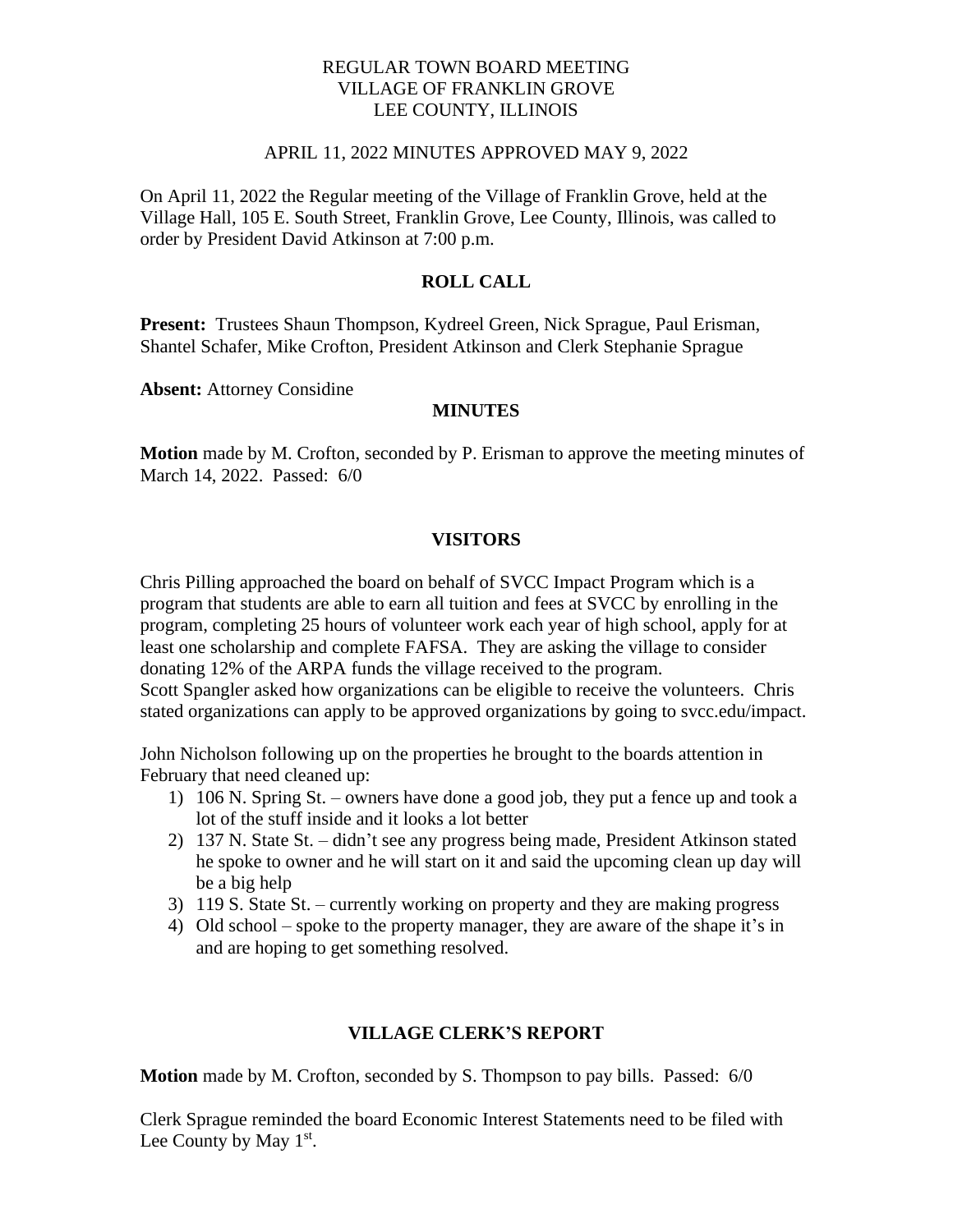Clerk Sprague stated Tim Hannan, owner of the grocery store called to inquire if store only parking signs could be put out front of the store as the ones put up on the side of the store don't seem to be working. The board feels this is a neighbor issue to be resolved and Trustee Green will talk to John Lauer of Rooney's about the issue.

**Motion** made by M. Crofton, seconded by P. Erisman to approve the First Reading of the Budget. Passed: 6/0

### **POLICE REPORT (Chief Harney)**

Complaints/Calls for Service – 16 Traffic Stops  $-4$ Traffic Arrests  $-2$ Traffic Warnings – 4 Ordinance Arrests – 1 Ordinance Warnings – 1 House Checks – 1 Assist other Agency  $-2$ 

Trustee Crofton stated there have been kids riding dirt bikes on the streets. President Atkinson said he has talked to the parents and they have been told to keep them off the streets.

# **LEGAL ISSUES (Attorney Considine)**

None

# **GENERAL ISSUES**

President Atkinson advised there is a piece of property on Brown St. that would like to be annexed in to the village and it is currently holding up the sale of the property. The board is confident it is a good move to annex the property in the village.

Scott Spangler advised the village currently does not have a raffle ordinance and any raffle requires a license. A copy of the proposed ordinance was supplied to board members and it will be sent to Attorney Considine to proceed.

### C**OMMITTEE REPORTS**

### **STREETS & ALLEYS**

(N. Sprague Chairman)

Trustee Sprague advised the board we sent out for bids at the right time as the engineer advised bids after ours have come in higher.

# **WATER & SEWER**

(M. Crofton Chairman)

Trustee Crofton informed the board plans for the new well houses are in the works.

### **COMMUNITY DEVELOPMENT**